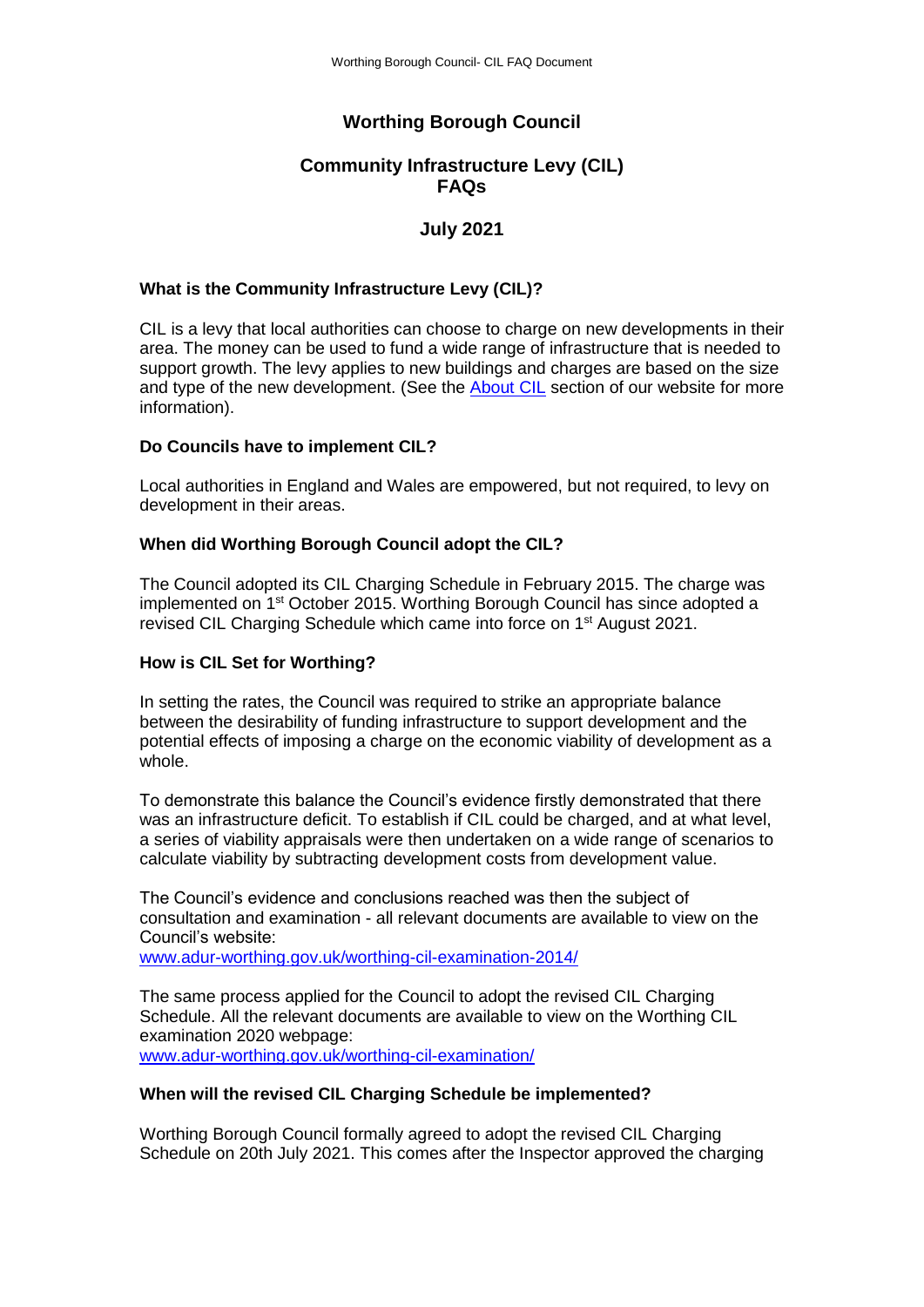schedule following the Examination in Public, which was held virtually in January 2021. The revised CIL Charging Schedule comes into effect from 1<sup>st</sup> August 2021.

### **Is there still a role for S106?**

Yes, Planning Obligations (despite being scaled back) will continue to play a key role in relation to affordable housing and certain site specific requirements. Planning obligations are used to make acceptable development which would otherwise be unacceptable in planning.

## **What are the benefits of CIL?**

For the following reasons the Government has decided that a tariff-based approach provides the best framework to fund new infrastructure:

- The Levy is a fixed non-negotiable charge relative to the size and type of the chargeable development
- CIL is considered to be fairer, faster and more transparent than previous systems
- Local communities will have a clearer understanding of how new development contributes to infrastructure
- Levy rates are set in consultation with local communities and developers and provide developers with much more certainty 'up front' about how much money they will be expected to contribute

### **Why should development pay for infrastructure?**

Almost all development has some impact on the need for infrastructure, services and amenities so it is only fair that such development pays a share of the cost. It is also right that those who benefit financially when planning permission is given should share some of that gain with the community.

### **What types of infrastructure can be funded by CIL?**

The Levy can be spent on 'the provision, improvement, replacement, operation or maintenance of infrastructure'. This definition allows the levy to be used to fund a very broad range of facilities such as play areas, parks, transport facilities, healthcare facilities, cultural and sports facilities. It should be noted that some key elements of infrastructure (e.g. affordable housing and some site specific requirements) will not be covered by the Levy. CIL cannot be used to fund solution to existing problems, such as traffic calming.

### **How is CIL calculated?**

CIL is charged in  $E$  per square metre and is levied on the gross internal area (GIA) of the liable development, plus any indexing for inflation. Where buildings are demolished to make way for new buildings, the charge will be based on the floorspace of the new buildings less the floorspace of the demolished buildings.

Schedule 1 of the 2019 amended CIL Regulations requires collecting authorities to apply an index of inflation to keep the levy responsive to market conditions. The formula used to calculate the CIL chargeable amount is as follows:

$$
R x A x I_p
$$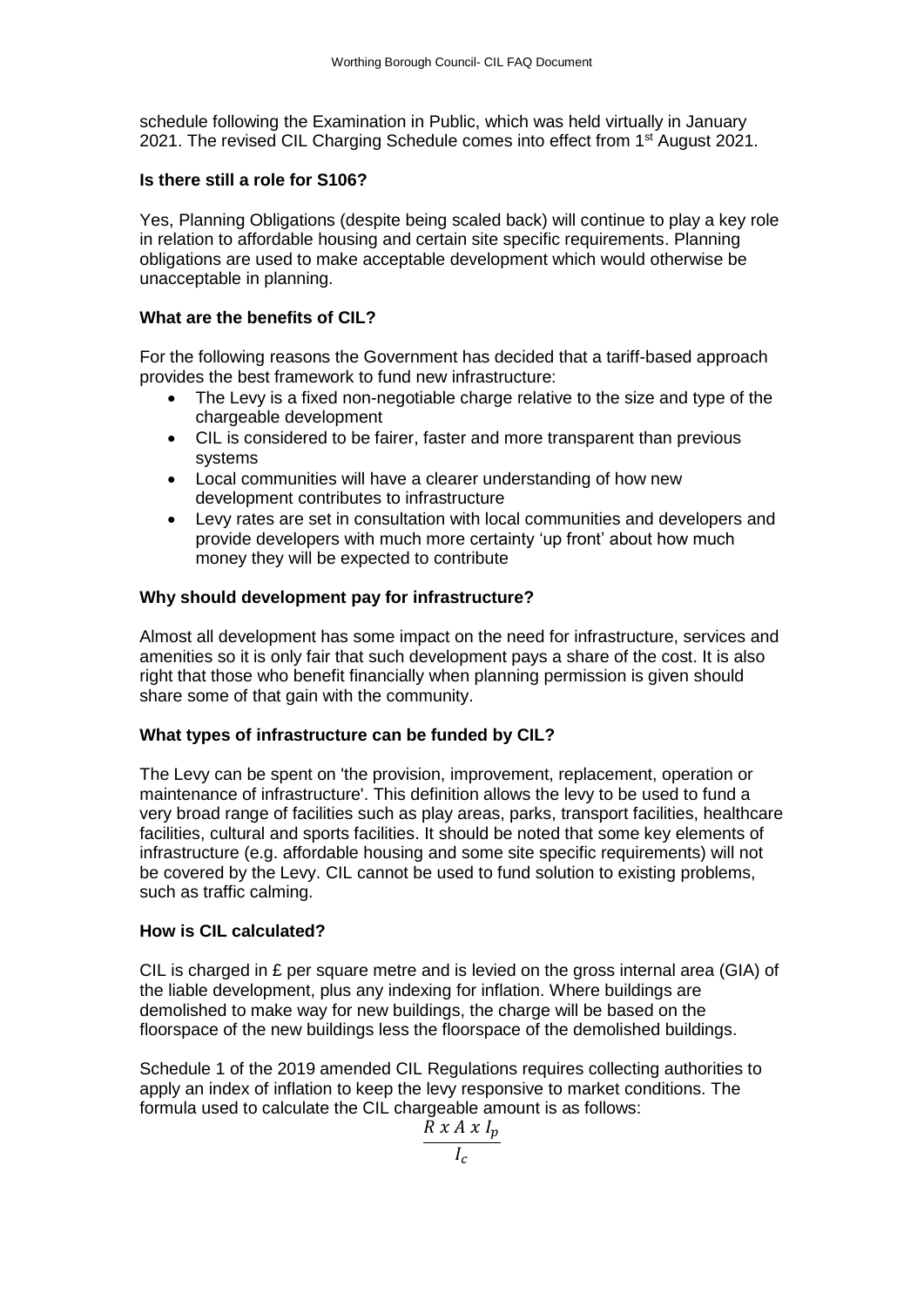Where;

 $R = CIL$  Levy rate

 $A =$  the deemed net area chargeable at rate R

 $I<sub>p</sub>$  = the index figure for the calendar year in which planning permission was granted  $I_c$  = the index figure for the calendar year in which the charging schedule containing rate R took effect

The value of A must be calculated by applying the following formula:

$$
G_R - K_R - \left(\frac{G_R \times E}{G}\right)
$$

Where:

 $G =$  the gross internal area (GIA) of the chargeable development

 $G_R$  = the gross internal area (GIA) of the part of the chargeable development that is chargeable at rate R

 $K_R$  = the aggregate of the gross internal areas (GIA) of the following:

- i. Retained parts of in-use buildings
- ii. For other relevant buildings, retained parts where the intended use following completion of the chargeable development is a use that is able to be carried on lawfully and permanently without further planning permission, on the day before planning permission first permits the chargeable development
- $E =$  the aggregate of the following:
	- i. The gross internal areas (GIA) of parts of in-use buildings that are to be demolished before completion of the chargeable development
	- ii. For the subsequent phases of a phased planning permission, the value  $E_x$ , unless  $E_x$  is negative.  $E_x$  is calculated by the following formula:
		- Where:

 $E_P$  = the value of E for the previously commenced phase of the planning permission

 $G_P$  = the value of G for the previously commenced phase of the planning permission

 $K_{PR}$  = the total of the values of  $K_R$  for the previously commenced phase of the planning permission

## **What are the CIL Rates for Worthing?**

Worthing Borough Council implemented the revised CIL Charging Schedule CIL on 1st August 2021, which established the following rates. These rates are subject to annual changes to keep it in line with inflation, known as indexation. Each of the following rates take effect for relevant applications approved from  $1<sup>st</sup>$  January in that year: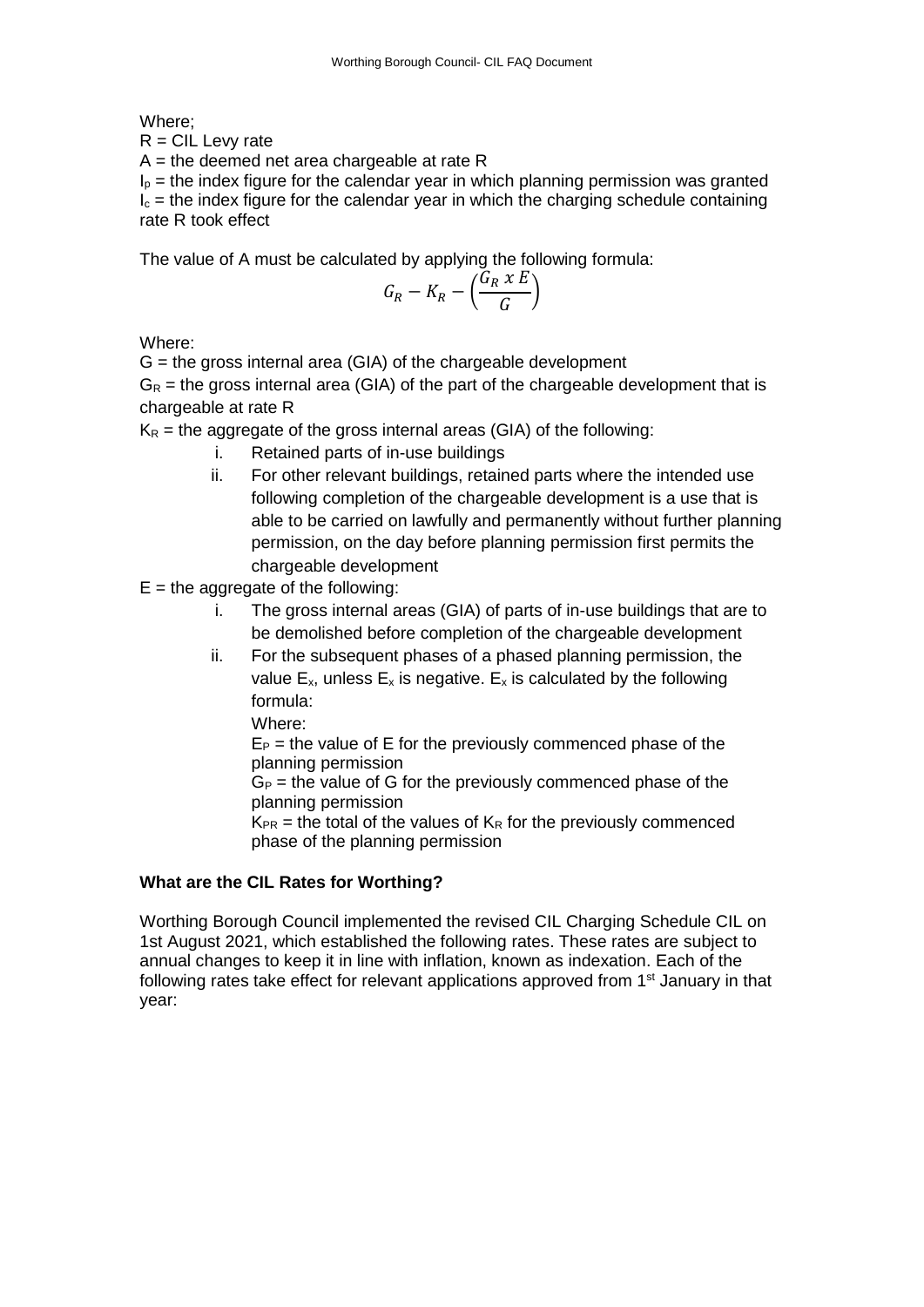#### *Table 1: Revised CIL Charging Schedule rates - from 1st August 2021*

| Use                                                          | <b>Development Type</b>                                                             | Levy $(E/m^2)$ |
|--------------------------------------------------------------|-------------------------------------------------------------------------------------|----------------|
| Residential,<br>Including<br>retirement/sheltered<br>housing | 10 dwellings or less (all<br>dwelling types)                                        | £125           |
|                                                              | More than 10 dwellings<br>(excluding Flatted<br>development)                        | £125           |
|                                                              | Flatted development of more<br>than 10 dwellings                                    | £25            |
|                                                              | <b>Extra Care Housing</b>                                                           | £0             |
|                                                              | Greenfield housing<br>development<br>(greenfield land shown on<br>map below)        | £200           |
| Retail                                                       | Foodstore/Supermarket/Retail<br>Warehousing development<br>(greater than 280 sq.m.) | £150           |
|                                                              | Other forms of retail                                                               | £0             |
| All other development                                        |                                                                                     | £0             |

*Note: For mixed use schemes on PDL, of more than 10 dwellings, the flatted part of the development would be charged at £25/sq.m. and the housing part of the development would be charged at £125/sq.m.*



*Figure 1: Map showing greenfield land*

Crown Copyright and database right (2020). Ordnance Survey 100024321 & 100018824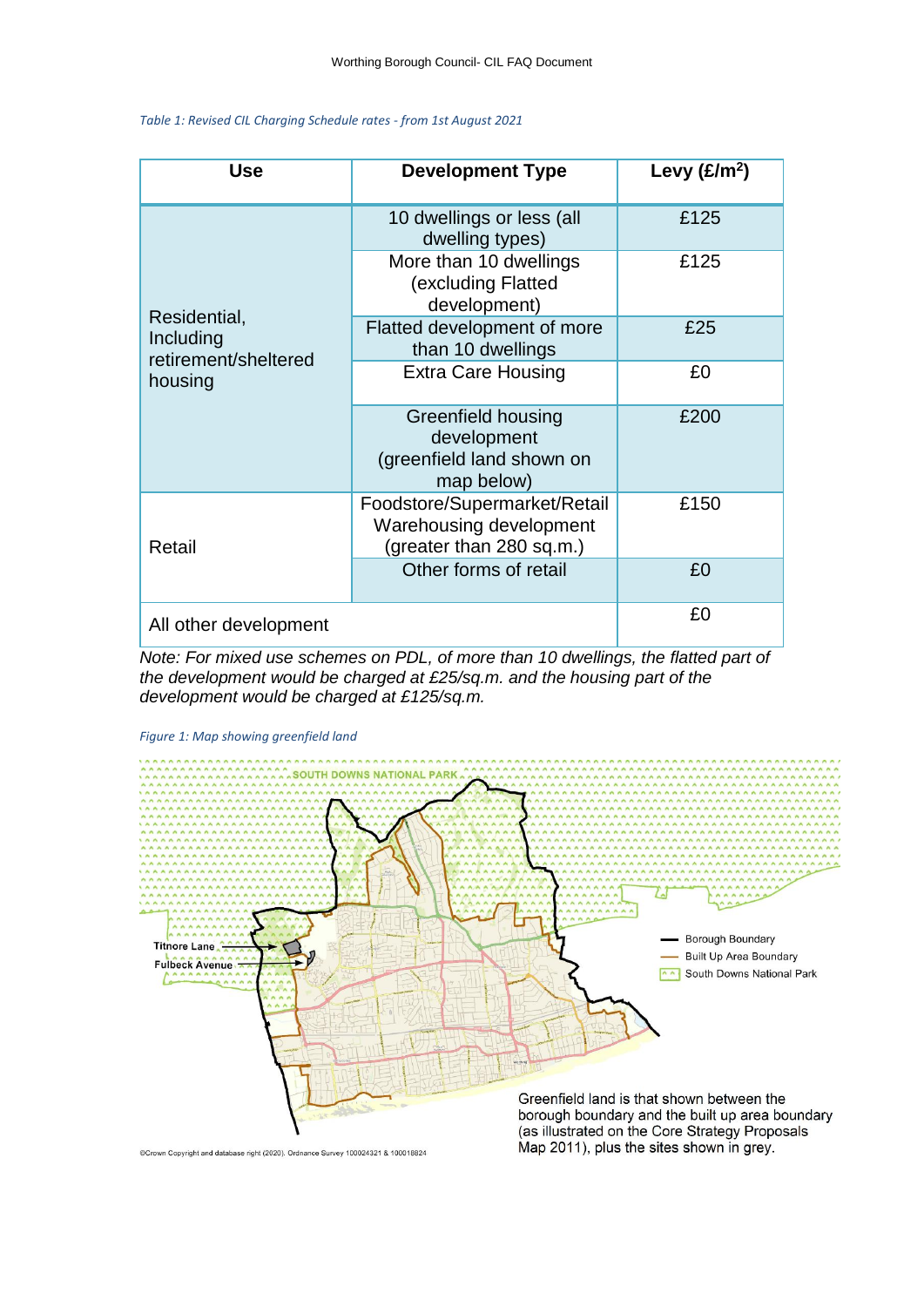The indexed 2021 rates which were applicable prior to 1<sup>st</sup> August 2021 can be found in our ['Annual CIL rate summary –](http://www.adur-worthing.gov.uk/media/Media,156039,smxx.pdf) January 2021'.

### **Where does the indexation figure come from?**

The index figure for a given calendar year before 2020 is the figure for 1st November for the preceding calendar year in the national All-in Tender Price Index published by the Royal Institution of Chartered Surveyors (RICS). The index figure for a given calendar year 2020 and after is the RICS CIL Index published in November of the preceding calendar year.

## **Is VAT applied to CIL?**

No, CIL is outside the scope of VAT.

### **What types of development are liable for CIL?**

Development types that are liable for CIL are listed below:

- Development comprising 100 m<sup>2</sup> or more of new build floorspace
- Development of less than 100 m² of new build floorspace that results in the creation of one of more dwellings
- The conversion of a building that is no longer in 'lawful use'

This includes development permitted by a 'general consent' (including permitted development).

#### **What is included in CIL chargeable floorspace?**

The amount of CIL payable is based on the Gross Internal Area (GIA) of the development. GIA will be measured in accordance with the Royal Institute of Chartered Surveyors (RICS) Code of Measuring Practice.

GIA includes:

- Areas occupied by internal walls, partitions, columns, chimney breasts, corridors, stairwells, lift-wells, and the like
- Communal areas within blocks of flats, including entrance halls
- Internal open-sided balconies, walkways, and the like
- Parts of a room where the plans show built-in or walk-in cupboards
- Stepped floors which should be treated as a level floor measured horizontally
- Horizontal floors, with permanent access, below structural, raked or stepped floors
- Basements, including gyms and swimming pools
- Mezzanine floor areas with permanent access where forming part of a wider planning permission that seeks to provide other works as well
- Attics accessed via a fixed, permanent stairway
- Lift rooms, plant rooms, fuel stores, tank rooms which are housed in a covered structure of a permanent nature
- Service accommodation such as toilets, toilet lobbies, bathrooms, showers, changing rooms, cleaners' rooms, and the like
- Voids over stairwells and lift shafts on upper floors
- Garages and car ports
- Conservatories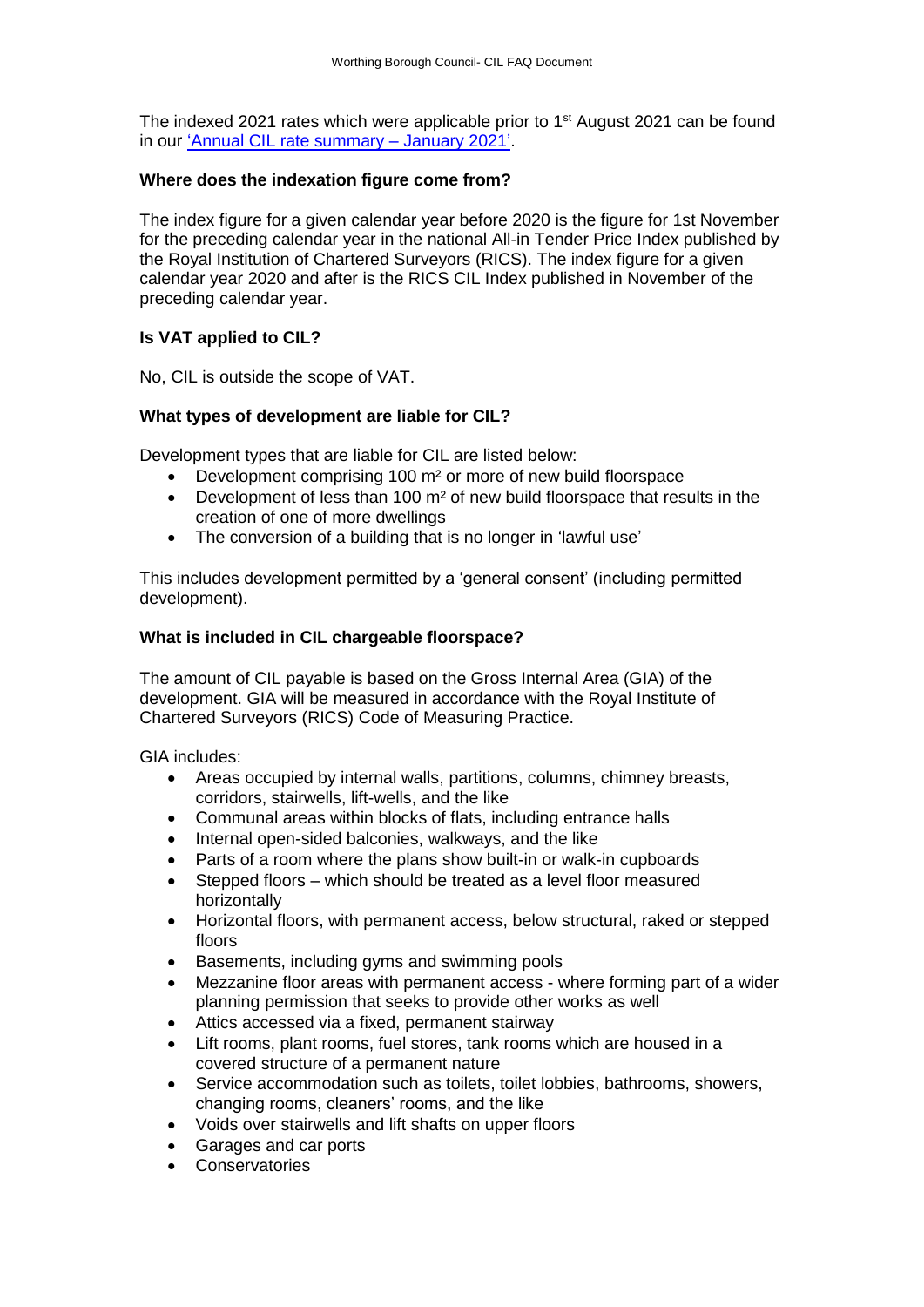• Areas with headroom of less than 1.5m

GIA excludes:

- Perimeter wall thickness and external projections
- External open-sided balconies, covered ways and fire escapes
- Loft space accessed by a pull-down loft ladder
- Canopies
- Buildings into which people would not normally be entered
- Greenhouses and garden stores

#### **What if existing buildings are being demolished or converted?**

The gross internal area (GIA) of any existing buildings on the site that are going to be demolished or re-used may be deducted from the calculation of CIL liability. However, deductions are only applied where those buildings have been in lawful use for a continuous period of at least six months within the period of three years ending on the day planning permission first permits the chargeable development. The "day planning permission first permits development" is defined in the CIL Regulations as the date at which development may commence. In this context, "in use" means that at least part of the building has been in use.

If a planning permission is for change of use only (e.g. from an office to a dwelling) with no additional floor space and it meets the 'lawful use' test, no CIL is incurred, because there is no increase in the gross internal area. If the change of use creates additional floorspace and is for residential use then CIL is payable on all additional floorspace, even if it is less than 100sqm.

If planning permission is for a replacement dwelling, the CIL charge will be based on the floorspace of new buildings less the floorspace of the demolished buildings, providing that it has been in lawful use prior to demolition). Note that the buildings to be demolished must exist on the land on the day permission first permits development.

Note that if you are seeking to include existing buildings (in current lawful use) in the calculation of CIL liability, please submit a scaled plan of all of the floorspace you would like to be taken into consideration.

#### **Is the void loft space included as existing gross internal area (GIA) in the CIL calculation?**

In the case where a loft space is accessed via a pull down ladder only, the floorspace should not be included within the GIA of the existing building. An example CIL appeal relating to this can be found here;

[https://assets.publishing.service.gov.uk/government/uploads/system/uploads/attachm](https://assets.publishing.service.gov.uk/government/uploads/system/uploads/attachment_data/file/773892/20190123_Redacted_report.pdf) [ent\\_data/file/773892/20190123\\_Redacted\\_report.pdf](https://assets.publishing.service.gov.uk/government/uploads/system/uploads/attachment_data/file/773892/20190123_Redacted_report.pdf)

### **When is a building in 'lawful use'?**

Firstly, the building must be a 'relevant building' – it must exist on the land shown within the red line site plan of your planning permission on the day permission first permits your development. Previously demolished buildings are not relevant buildings. AND Secondly, the building, or part of the building, must have been used for the use for which it is lawfully meant to, for at least six months, without a break, in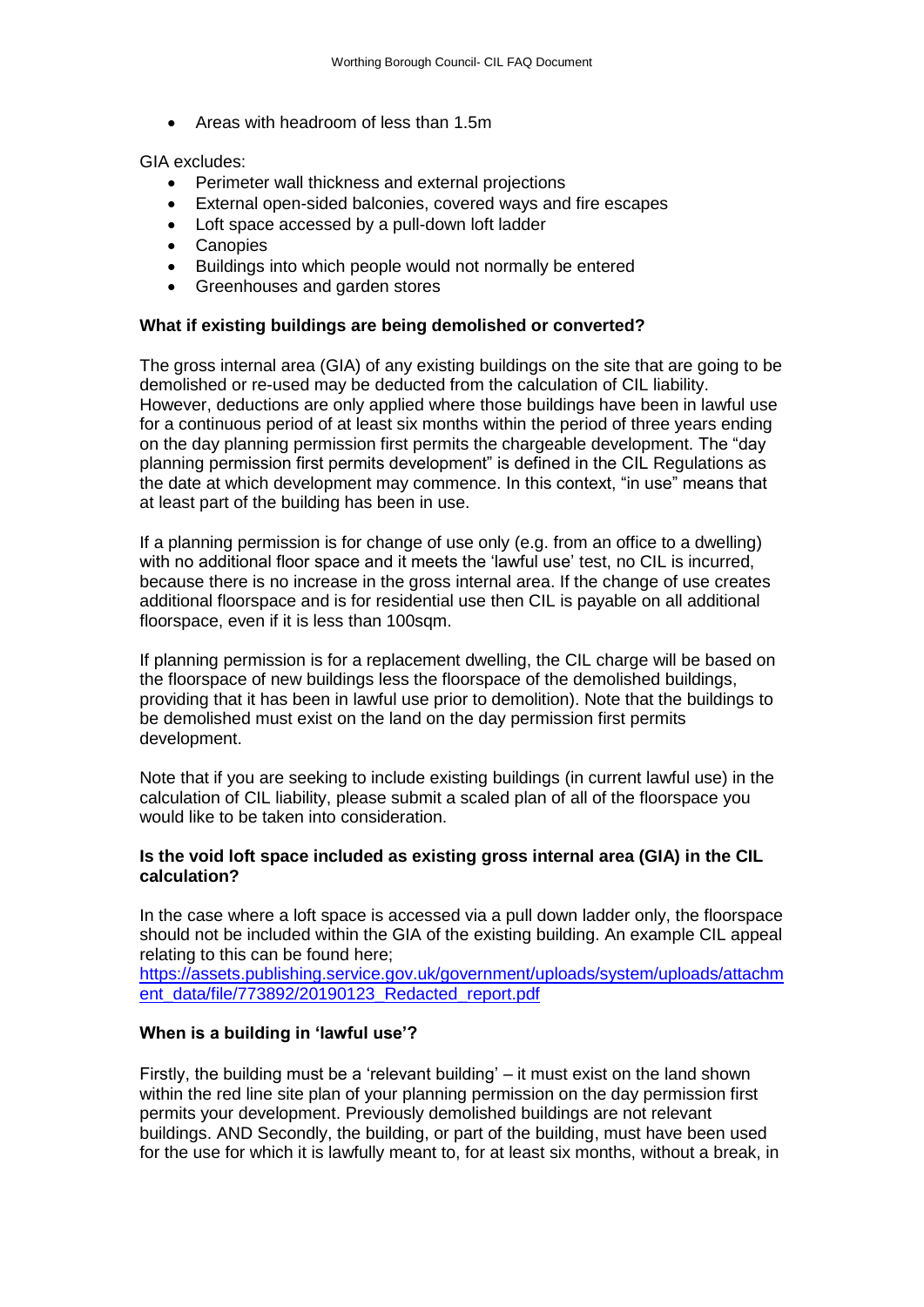the three years ending on the day planning permission first permits your development.

It will be for the applicant or their agent to demonstrate that a building has been in use by providing appropriate evidence such as;

- Time-stamped photographs showing the use of the building as claimed
- Sworn statements made by people who are able to confirm the use claimed, witnessed by a solicitor
- Utility or other bills (e.g. Council Tax, Business Rate) relating to the use claimed (for the six month period)
- Copies of leases

If no information is received, under Regulation 40, the Council can deem any existing floorspace to be zero when the chargeable rate is calculated.

### **My proposal is bigger than 100sqm. Is the CIL chargeable on the entire new build area or just the area above the threshold (≥100sqm)?**

The CIL is chargeable for the entire area of the build.

For example, if the new floorspace for a retail development equated to 99sqm there would be no CIL charge. However, if the new floor area equated to 101sqm the CIL charge would be for the entire 101sqm. Once the threshold is breached the entire development becomes chargeable.

## **Are there any exemptions from CIL?**

In some circumstances there will be exemptions or relief from paying CIL. This would be applicable for the following:

- Changes of use that do not increase floorspace
- Development by charitable institutions on land owned by that charity where the development is to be used for the charitable purpose, subject to prescribed criteria
- Social (affordable) housing relief
- New build development of less than 100m² of gross internal floorspace, provided that it does not result in the creation of one or more dwellings
- Self-build housing and residential extensions and annexes
- Changes of use from a single dwelling into two or more separate dwellings (with no additional floorspace)
- Buildings for which planning permission was granted for a limited period
- A building into which people do not normally go, or go only intermittently for the purpose of inspecting or maintaining fixed plant or machinery
- $\bullet$  Mezzanine floors of less than 200 $m^2$ , inserted into an existing building (unless they form part of a wider planning permission that seeks to provide other works as well)

Exemptions/Relief is not automatically applied by the Council and an application meeting relevant conditions must be made using the relevant forms and by submitting supporting information and evidence where required. To apply for relief and exemption the applicant must have assumed liability to pay CIL on the chargeable development and this application must be made before development commences.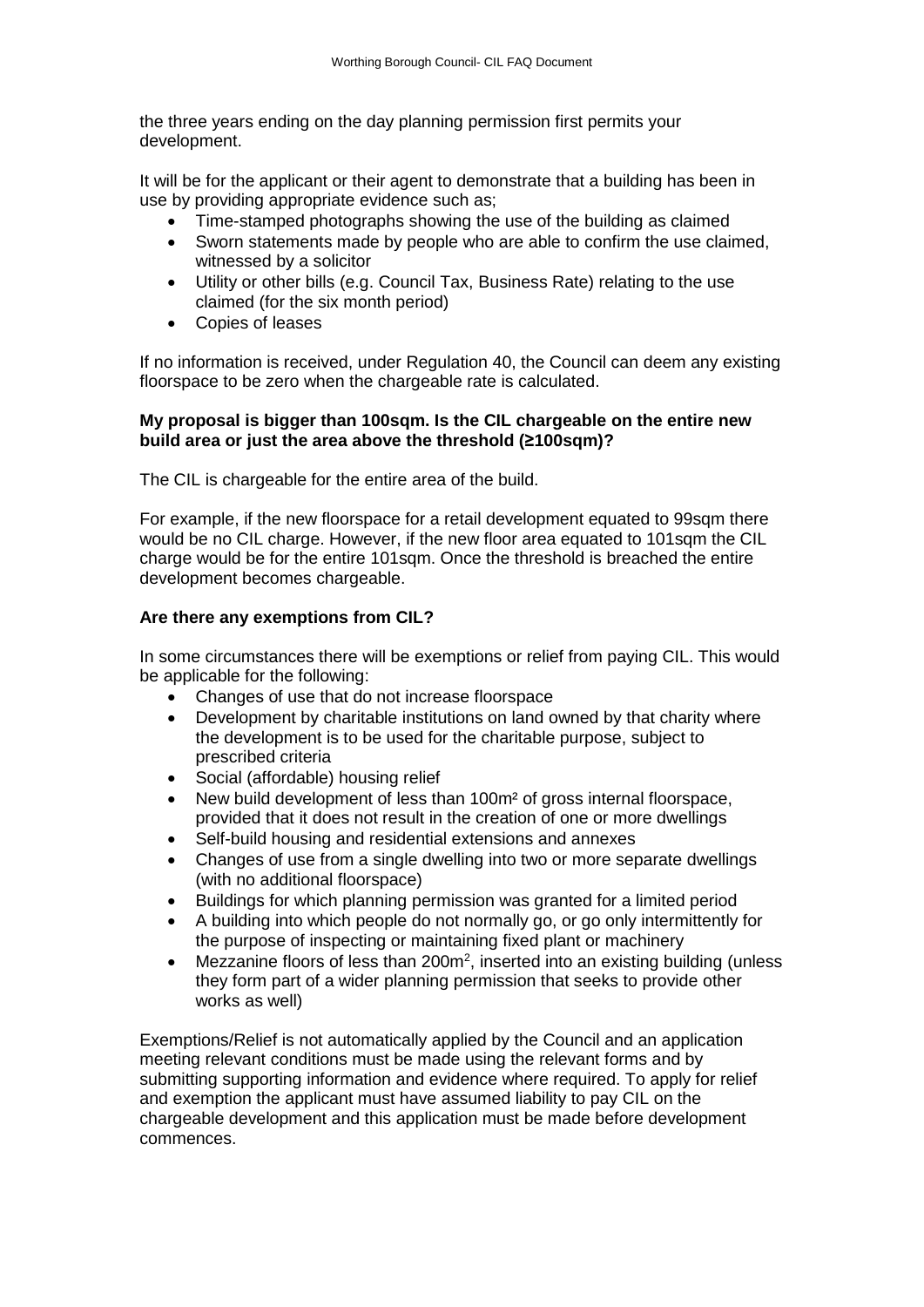#### **Is CIL chargeable on a sub-division of an existing residential dwelling into two or more dwellings?**

Conversion from a single dwelling house to two or more dwelling houses (subdivision of existing dwelling) is not CIL liable as long as there is not an increase in floorspace of more than 100sqm (CIL Regulation 6(1)(d)).

An example CIL appeal relating to this can be found here; [https://assets.publishing.service.gov.uk/government/uploads/system/uploads/attachm](https://assets.publishing.service.gov.uk/government/uploads/system/uploads/attachment_data/file/595793/2017-02-28_Redacted_report_1.pdf) [ent\\_data/file/595793/2017-02-28\\_Redacted\\_report\\_1.pdf](https://assets.publishing.service.gov.uk/government/uploads/system/uploads/attachment_data/file/595793/2017-02-28_Redacted_report_1.pdf)

### **How is CIL calculated for residential basements, loft conversions and extensions?**

All domestic extensions are exempt from CIL. Even if the total new floorspace of the extension(s) is over 100sqm, the applicant is still eligible for exemption from the CIL charge provided the exemption form [\(Form 9: Residential Extension Exemption](http://ecab.planningportal.co.uk/uploads/1app/forms/form_9_extension_exemption_claim.pdf)  [Claim Form\)](http://ecab.planningportal.co.uk/uploads/1app/forms/form_9_extension_exemption_claim.pdf) is submitted prior to commencement.

#### **How is CIL calculated for residential annexes?**

All domestic annexes are exempt from CIL. Even if the total new floorspace of the annex or swimming pool building is over 100sqm, the applicant is still eligible for exemption from the CIL charge provided the exemption form [\(Form 8: Residential](http://ecab.planningportal.co.uk/uploads/1app/forms/form_8_residential_annex_claim.pdf)  [Annex Exemption Claim Form\)](http://ecab.planningportal.co.uk/uploads/1app/forms/form_8_residential_annex_claim.pdf) is submitted prior to commencement.

### **Do I have to apply for relief from CIL?**

CIL exemption / relief is not automatically applied by the Council and an application meeting relevant conditions must be made using the relevant forms and by submitting supporting information / evidence where required. To apply for relief / exemption the applicant must have assumed liability to pay CIL on the chargeable development and this application must be made before development commences. For more information see our [CIL Relief and Exemptions](https://www.adur-worthing.gov.uk/worthing-cil/relief-and-exemptions/) webpage.

Worthing Borough Council has produced two flowcharts to guide developers who wish to apply for either self-build exemption or social housing relief, both of which are available on the Council's website:

- [CIL Self Build Exemption Flowchart](https://www.adur-worthing.gov.uk/media/Media,155267,smxx.pdf)
- [CIL Social Housing Relief Flowchart](https://www.adur-worthing.gov.uk/media/Media,155268,smxx.pdf)

### **Does Worthing Borough Council have an 'Exceptional Circumstances Policy'?**

At this stage the Council does not currently intend to adopt an Exceptional Circumstances policy. However, discretionary relief in exceptional circumstances can be activated and deactivated at any time.

#### **What happens regarding an s73 application which is CIL liable?**

An s73 application will trigger a liability to pay CIL where there is a change in the floorspace that is proposed. A revised Liability Notice should be sent out taking into account any changes to proposed floorspace under the amended application. Any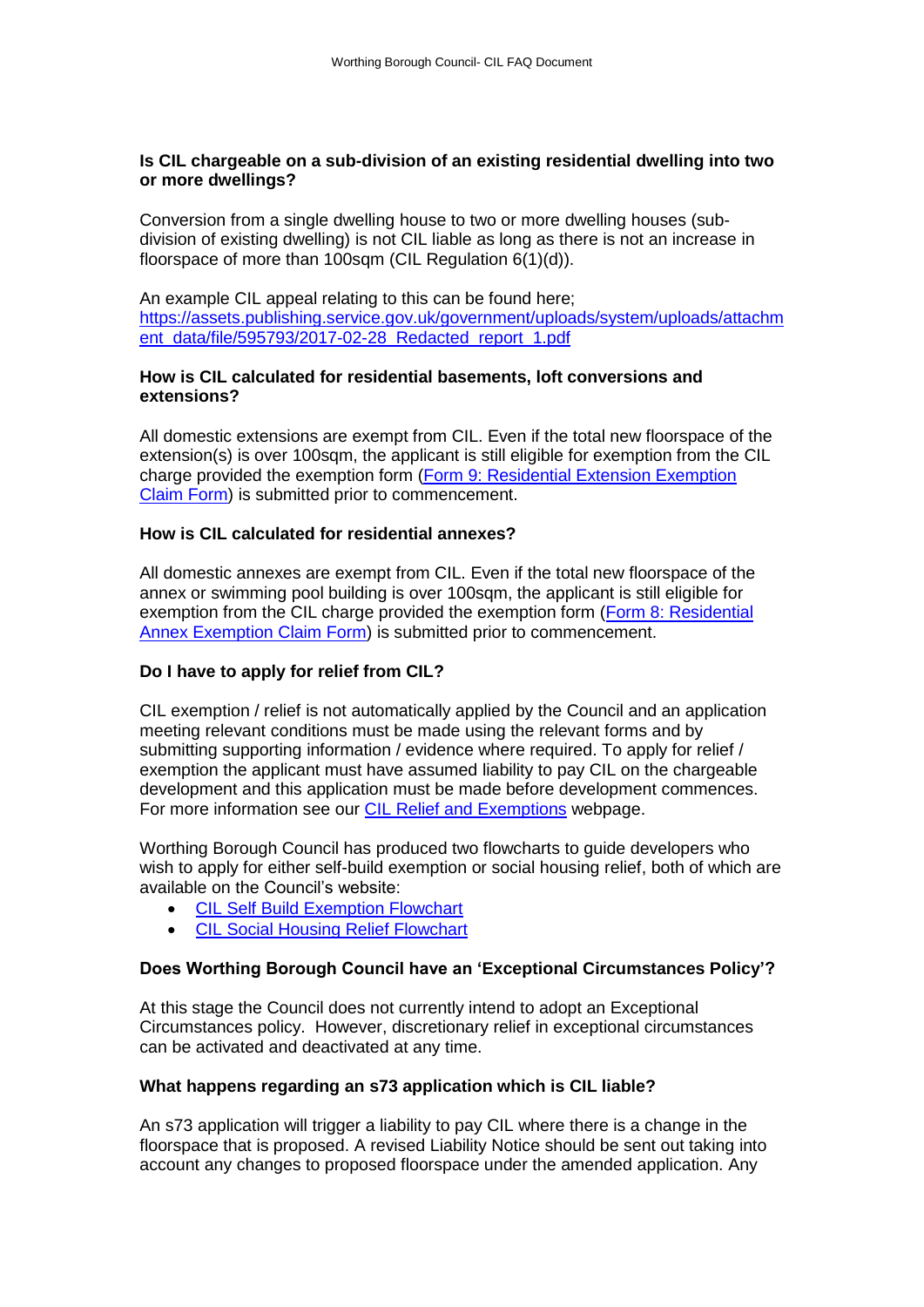exemption / relief granted for an application, or the right to pay by instalments, can be carried over to an amended planning application (introduced by 2019 Regulations).

Schedule 1 of the CIL Regulations (as amended) provides the formula for calculating the CIL charge under an s73 application.

#### **What happens for Outline / Reserved Matters applications?**

If a scheme has Outline permission for a number of phases of development, each phase is a separate chargeable development regarded as having permission which 'first permits' development when the last Reserved Matter is approved for that phase. CIL liability is calculated at the Reserved Matters stage.

#### **Who is liable to pay the Levy?**

The responsibility to pay the levy runs with the ownership of the land on which the liable development will be situated. Although liability rests with the landowner, the regulations recognise that others involved in a development may wish to pay. To allow this, anyone can come forward and assume liability for the development (by submitting the ['Assumption of Liability' Form 2\)](https://ecab.planningportal.co.uk/uploads/1app/forms/form_2_assumption_of_liability.pdf).

Where the Council has been unable to recover the Levy from the party that has assumed liability, despite making all reasonable efforts, the liability to pay will default to the owner(s) of the relevant land.

#### **What happens if I have claimed liability but then sold the site?**

Liability to pay CIL can be transferred to another person at any point prior to the final payment being due. This must be done by completing the relevant 'Transfer of Liability' form [\(Form 4\)](https://ecab.planningportal.co.uk/uploads/1app/forms/form_4_transfer_of_assumed_liability.pdf) and submitting it to the Council. More information can be found in the CIL Process Guide on the [Council's website.](https://www.adur-worthing.gov.uk/worthing-cil/about-cil/)

#### **How is the levy paid?**

The levy will be collected as a cash contribution, although in some cases it may be more appropriate to transfer land ('in-kind') to the charging authority as payment. In such cases the land must be used to provide, or facilitate the provision of, infrastructure to support development in the area.

Payment of the CIL charge is due within 60 days of the commencement of a chargeable development, provided that a valid commencement notice is received by the Council at least one day before commencement of the chargeable development. A demand notice will be issued to all liable parties after receiving a commencement notice, or after the development is deemed to have commenced.

#### **Can I pay in instalments?**

Worthing Borough Council has adopted an 'instalment policy' for larger developments to provide greater flexibility and ensure that payments are scheduled in proportion to the scale of development. The instalment policy is available [here.](https://www.adur-worthing.gov.uk/media/media,147408,en.pdf)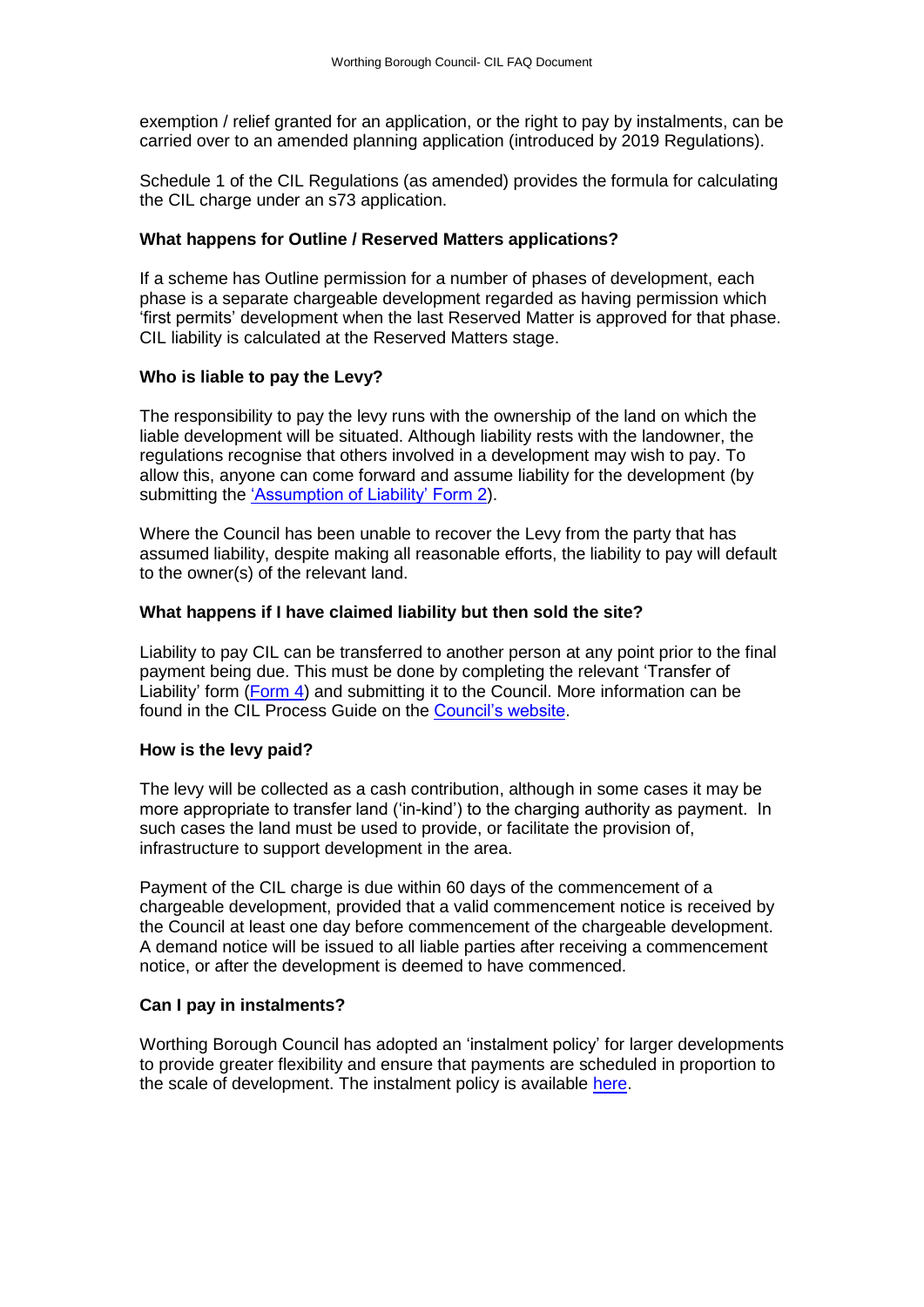## **Can I ask for a deferral of the CIL payment due to COVID-19 difficulties?**

The government has put in place a number of financial measures to help businesses during the COVID-19 outbreak. However, it is recognised that smaller developers may need more help.

Our [Worthing Borough Council COVID-19 guidance](https://www.adur-worthing.gov.uk/media/Media,157696,smxx.pdf) came into effect when the Community Infrastructure Levy (Coronavirus) (Amendment) (England) Regulations 2020 came into force (22nd July 2020) and will remain in place until 31st July 2021, because the measures only apply to CIL payments that are payable on or after the date the instrument comes into force (22nd July 2020) until 31st July 2021.

#### **Is there another way to allow phased payments?**

Where the planning authority is willing to accept it, a planning permission for a development can be subdivided into 'phases' for the purposes of the levy. Regulation 9(4) provides that each phase of a phased planning permission is a separate chargeable development for CIL purposes and therefore each phase would be liable for separate payments. Also each phase may benefit from any instalment policy that is in force. The principle of phased delivery must be expressly set out in the planning permission.

#### **When is a development classed as having 'commenced'?**

As defined in the Planning Acts, commencement is classed as any material operation that is carried out on the relevant land. This can include erection of a building, demolition of a building, laying of underground pipes or mains, any operations to construct a road / access, digging foundations or any change in the use of the land that is classed as material development. There is nothing in the CIL Regulations which requires the commencement to be intentional.

### **What steps do I need to follow if I am the liable party?**

Please see our [website](https://www.adur-worthing.gov.uk/worthing-cil/about-cil/) for all the information regarding the necessary steps that need to be taken regarding CIL liability and avoiding any additional surcharges.

If you think your application is eligible for social housing relief or self-build exemption, please see the following flowcharts to ensure you take the correct steps, both of which are available on the Council's website:

- [CIL Self Build Exemption Flowchart](https://www.adur-worthing.gov.uk/media/Media,155267,smxx.pdf)
- [CIL Social Housing Relief Flowchart](https://www.adur-worthing.gov.uk/media/Media,155268,smxx.pdf)

#### **What happens if the commencement date for the development changes?**

The Council issues a Demand Notice based on the commencement date of the development, so if this changes you need to let us know. Re-submit a new Commencement Notice with the new date provided, at least one day prior to commencement of the development. Failure to submit a valid commencement notice before development commences will result in the Council imposing a surcharge of 20% of the CIL amount due, up to a maximum of £2,500. This would also remove the ability to pay the CIL charge in instalments.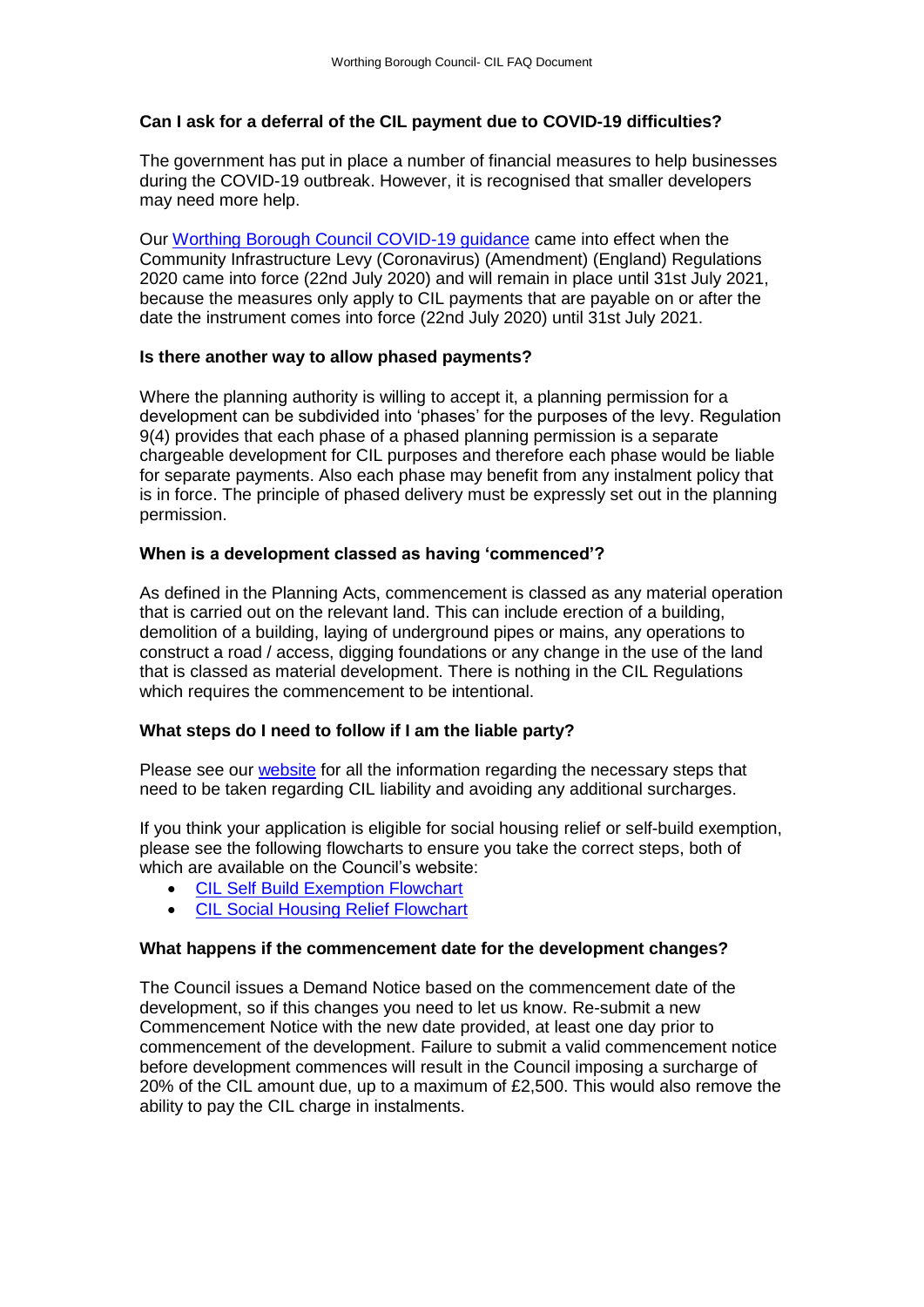#### **What happens if I don't pay?**

Most of those liable to pay the Levy are expected to pay their liabilities without problem or delay. However, if CIL is not paid, the Council has the power to take any of the following actions in order to recover the debt: Removal of the instalments facility; Surcharges and late payment interest; Issuing a CIL stop notice; Applying to the Courts for a liability order. Failure to pay CIL can also lead to a prison sentence.

More information can be found in the Council's [CIL Surcharges and Enforcement](https://www.adur-worthing.gov.uk/media/Media,160804,smxx.pdf)  [Policy.](https://www.adur-worthing.gov.uk/media/Media,160804,smxx.pdf)

#### **What happens if I overpay?**

The Council is required to pay back any overpayments of CIL, unless the overpayment is less than the administrative cost of paying it back.

#### **Will CIL appear on the record for the land?**

The liability to pay CIL for a chargeable development is held as a local land charge. This will remain as a charge on the land until the final CIL charge is paid, or permission for the development lapses. If CIL has not been paid, it may make selling your land or property difficult.

#### **Can I make an appeal?**

You cannot appeal against the principle of CIL, however you can appeal against some aspects of the CIL collection and enforcement system. If you think that the Council has miscalculated the CIL charge within the Liability Notice, you can ask for it to be reviewed. Firstly, you should contact the Council to request a review within 28 days of the liability notice being issued. The Council must, within 14 days, notify the person requesting the review of the decision of the review and the reasons for the decision. Secondly, if you are still unhappy with the decision, you can appeal to the Valuation Office Agency within 60 days of receiving your Liability Notice.

For more information on appealing against a CIL notice, see our [Appeals Guidance](https://www.adur-worthing.gov.uk/media/media,155266,en.pdf)  [document.](https://www.adur-worthing.gov.uk/media/media,155266,en.pdf)

#### **How will the Council spend CIL?**

Charging authorities are required to spend the levy's revenue on what they see as the infrastructure needed to support the development of their area. The assessment of 'need' will largely by informed by the Infrastructure Delivery Plans (IDPs) published by each authority alongside their Core Strategies / Local Plans. This flexibility to mix funding sources at a local level will enable local authorities to be more efficient in delivering the outcomes that local communities want. The recently adopted Infrastructure Investment Plan (IIP) outlines the prioritisation of the majority (80%) of CIL funds received over a 3-year period.

The levy is intended to focus on the provision of new or improved infrastructure and should not be used to remedy pre-existing deficiencies, unless those deficiencies will be made more severe by new development. Charging authorities must allocate a meaningful proportion of levy revenues raised in each neighbourhood back to that neighbourhood. This will be 15%, or 25% if a Neighbourhood Plan is in place. This will ensure that where a neighbourhood bears the brunt of a new development, it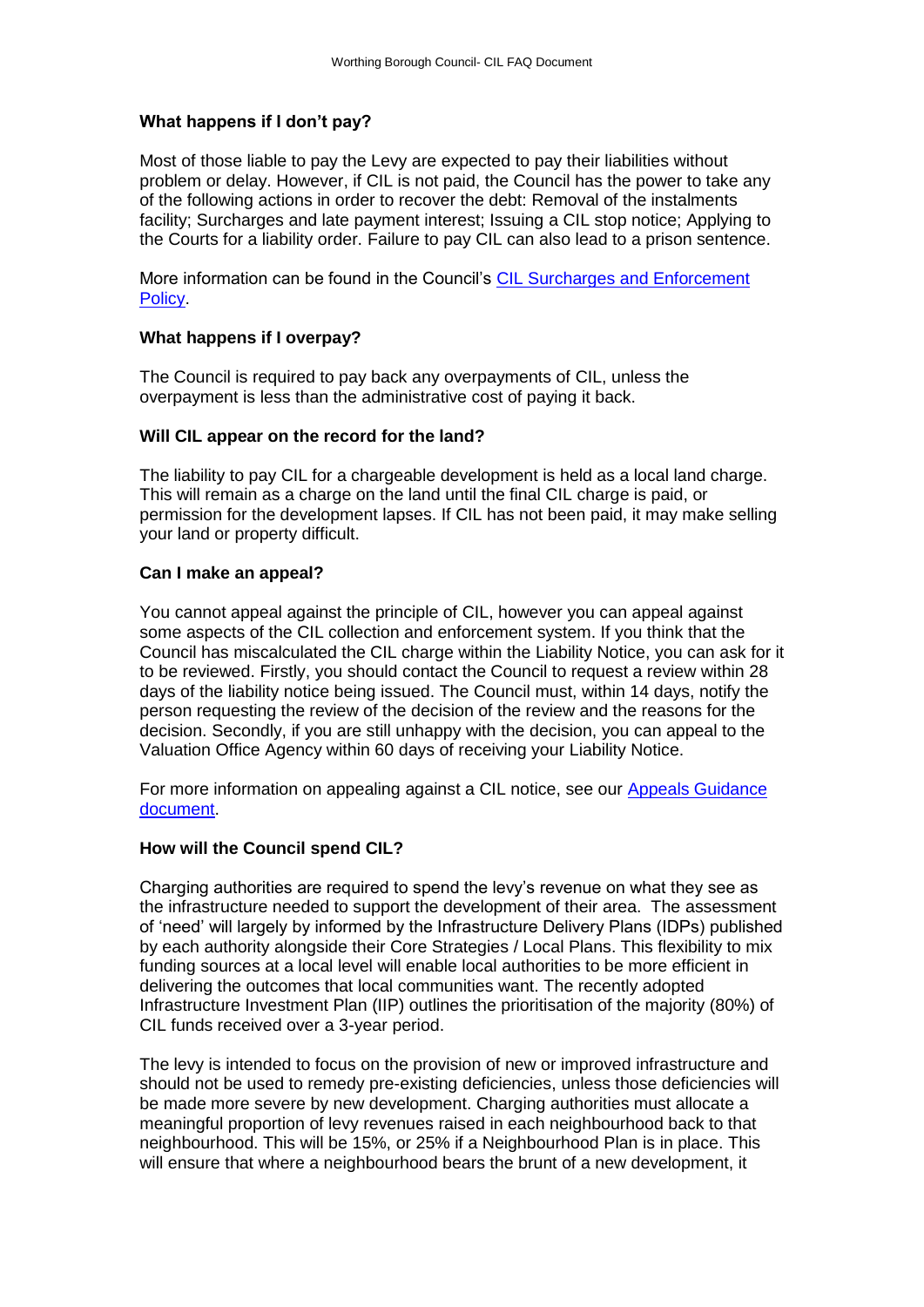receives sufficient money to help it manage those impacts. More information on the CIL Neighbourhood Fund can be found on the [Council's website.](https://www.adur-worthing.gov.uk/worthing-cil/neighbourhood-fund/)

Charging authorities are able to use revenue from the levy to recover the costs of administering the levy (up to 5% of total revenue).

For more information, see the [Spending CIL](https://www.adur-worthing.gov.uk/worthing-cil/spending-cil/) section of the Council's website.

#### **Can infrastructure spending be outside a charging area?**

Charging authorities may pass money to bodies outside their area to deliver infrastructure which will benefit the development of their area, such as the Environment Agency for flood defence or, in two tier areas, the County Council, for education infrastructure. Charging authorities will also be able to collaborate and pool their revenue from their respective levies to support the delivery of 'sub-regional infrastructure'.

### **How will the Council monitor and report spending of the levy?**

Regular monitoring and reporting will be undertaken to ensure that the benefits and / or impacts of CIL are understood. The 2019 amendments to the CIL Regulations introduced 'Infrastructure Funding Statements (IFS)' to replace the reporting in the Annual Monitoring Report. The annual statements will cover both CIL and section 106 receipts, with the first report being published on the Council's website by 31st December 2020. The statements will provide information on which infrastructure projects the Council intends to be wholly or partly funded by CIL. The CIL section of the report will relate to the amount of CIL receipts received in the previous financial year, the amount of CIL expenditure for the reported year and details on which projects the receipts were spent on. A copy of the latest Worthing IFS can be found on the [Council's website.](http://www.adur-worthing.gov.uk/planning-policy/worthing/developer-contributions-data-worthing/#infrastructure-funding-statement)

#### **What is the relationship between CIL and Planning Obligations?**

Guidance makes it clear that Planning Obligations and CIL need to be complementary contribution mechanisms. To help explain this relationship the Council published a [Developer Contributions Supplementary Planning Document](https://www.adur-worthing.gov.uk/media/media,135907,en.pdf)  [\(SPD\).](https://www.adur-worthing.gov.uk/media/media,135907,en.pdf)

The SPD explains that, in general, CIL is intended to provide infrastructure to support the growth of an area rather than to make individual planning applications acceptable in planning terms. As a result, there may still be some site specific impact mitigation requirements without which a development should not be granted planning permission. These requirements (which must be directly related to the development) are more suitably delivered through a Planning Obligation in addition to the CIL charge. Furthermore, the provision of affordable housing lies outside of the remit of CIL and will continue to be secured through Planning Obligations.

Overall, the principle is that all eligible developments must pay towards CIL and, in addition, affordable housing and any (identified) site specific requirements (usually for large scale development sites) will be secured through Planning Obligations where they are necessary to make the development acceptable in planning terms.